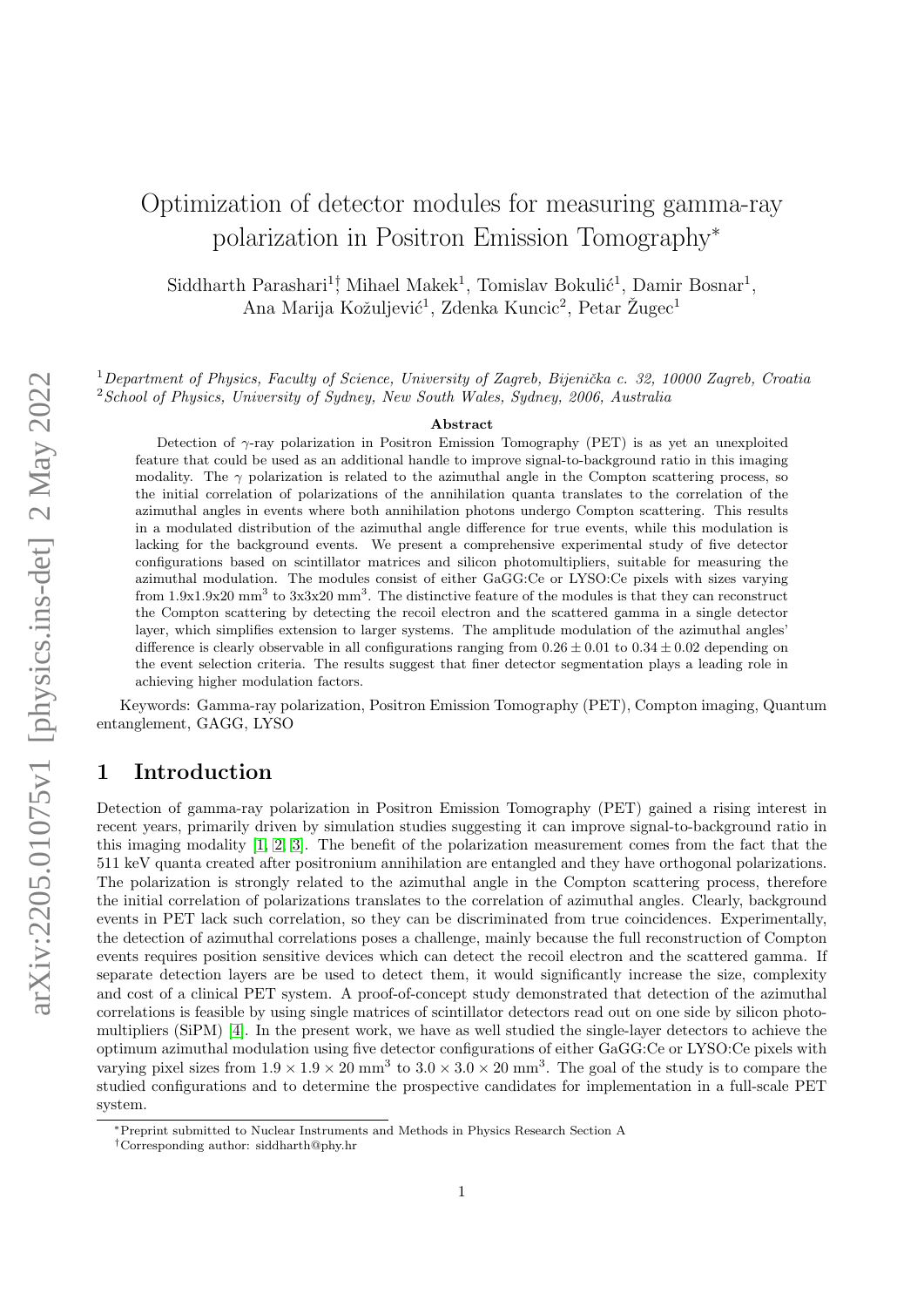Table 1: Detector module configurations and their respective properties.

<span id="page-1-0"></span>

| Setup          | Modules    | Crystal  | Pixel                | Pitch | Resolution     |
|----------------|------------|----------|----------------------|-------|----------------|
|                |            | Material | Dim. $\text{(mm}^3)$ | (mm)  | (keV)          |
| 1              | $GaGG-1.9$ | GaGG:Ce  | 1.9x1.9x20           | 2.2   | $8.1 \pm 0.5$  |
| $\overline{2}$ | $GaGG-2.9$ | GaGG:Ce  | 2.9x2.9x20           | 3.2   | $8.5 \pm 0.5$  |
| 3              | $GaGG-3.0$ | GaGG:Ce  | 3.0x3.0x20           | 3.2   | $10.2 \pm 0.8$ |
| $\overline{4}$ | $LYSO-2.0$ | LYSO:Ce  | 2.0x2.0x20           | 2.2   | $13.7 \pm 0.9$ |
| 5              | $LYSO-1.9$ | LYSO:Ce  | 1.9x1.9x20           | 2.2   | $14.8 \pm 1.2$ |

#### 2 Gamma polarization measurement via Compton scattering

Two photons of 511 keV energy emitted back-to-back from  $e^+e^-$  annihilation events are orthogonally polarized. In case both of them undergo Compton scattering with scattering angles  $\theta_{1,2}$  and azimuthal angles  $\phi_{1,2}$ , respectively, the differential cross-section is given by [\[5\]](#page-6-4),

$$
\frac{\mathrm{d}^2 \sigma}{\mathrm{d}\Omega_1 \mathrm{d}\Omega_2} = \frac{\mathrm{r}_0^4}{16} \mathrm{F}(\theta_1) \mathrm{F}(\theta_2) \left[ 1 - \frac{\mathrm{G}(\theta_1) \mathrm{G}(\theta_2)}{\mathrm{F}(\theta_1) \mathrm{F}(\theta_2)} \cos[2(\phi_1 - \phi_2)] \right]
$$
(1)

with  $F(\theta_i) = \frac{2 + (1 - \cos \theta_i)^3}{(2 - \cos \theta_i)^3}$  $\frac{+(1-\cos\theta_i)^3}{(2-\cos\theta_i)^3}$  and  $G(\theta_i) = \frac{\sin^2\theta_i}{(2-\cos\theta_i)^2}$ , where i=1,2. For the fixed values of  $\theta_{1,2}$ , the cross-section has maxima for  $|\phi_1-\phi_2|=90^\circ$ . This reflects the fact that the polarization correlation is dominantly preserved when both gammas undergo Compton scattering, since they were initially orthogonally polarized.

The sensitivity of the measurement to the initial relative polarization of the gamma photons can be quantified by the polarimetric modulation factor  $(\mu)$ ,

$$
\mu = \frac{P(\phi_1 - \phi_2 = 90^\circ) - P(\phi_1 - \phi_2 = 0^\circ)}{P(\phi_1 - \phi_2 = 90^\circ) + P(\phi_1 - \phi_2 = 0^\circ)}
$$
\n(2)

where,  $P(\phi_1 - \phi_2 = 90^\circ)$  and  $P(\phi_1 - \phi_2 = 0^\circ)$  are the probabilities of observing the two gammas scattering with orthogonal or parallel azimuthal angles, respectively. The expected modulation is the strongest for  $\theta_1 = \theta_2 = 82^\circ$  and its maximum value is  $\mu_{max} = 0.48$  [\[5\]](#page-6-4). Therefore, the events with the scattering angles close to  $\theta_{1,2} = 82^\circ$  are the most relevant for discriminating the signal and the background and the higher the modulation amplitude, the better discrimination will be possible. For realistic detector geometries, the values of  $\mu$  are lower than  $\mu_{max}$  since they are averaged over the finite detector acceptances, which are not only governed by the selected kinematic range, but also by the energy resolution and the angular resolution of the detectors. In this study we compare the polarimetric performance of the detectors with different energy resolutions (see Table [1\)](#page-1-0) and with inherently different azimuthal resolutions, driven by the detector segmentation.

# 3 Methodology

A system of two identical modules, approximately 5 cm apart, with a <sup>22</sup>Na-source (diam. 1 mm, activity  $\approx$ 740 kBq) placed in the middle, is used for the measurements (Figure [1\)](#page-2-0). Five different module configurations have been set up and tested, as listed in the Table [1.](#page-1-0) In each configuration, a module comprises a 8x8 matrix of scintillator pixels read-out by a SiPM array with one SiPM pixel matching one crystal in the matrix. The SiPMs are optically coupled to the crystal matrices using optical cement (EJ-500, Eljen Technology, USA), except in the GaGG-3.0 configuraton where one module is coupled using silicon optical pad [\[6\]](#page-6-5). All the measurements have been carried out at an over voltage,  $V_{\text{OV}} = 4.0 \text{ V}$  at temperatures  $18 \pm 1 \text{ }^{\circ}C$ . The spectrum obtained from each pixel is individually calibrated and corrected for non-linearity [\[6\]](#page-6-5). The obtained mean energy resolutions at 511 keV from different detectors are listed in Table [1,](#page-1-0) where the uncertainty reflects the energy resolution spread of pixels within the modules. The coincidence data are acquired using the TOFPET2 system with the default configuration [\[7\]](#page-6-6).

The Compton events that occur in a detector module are selected requiring that exactly two pixel fire per module and that the sum of their energies is within  $\pm 3\sigma$  from the 511 keV peak maximum (E<sub>γ</sub>). A lower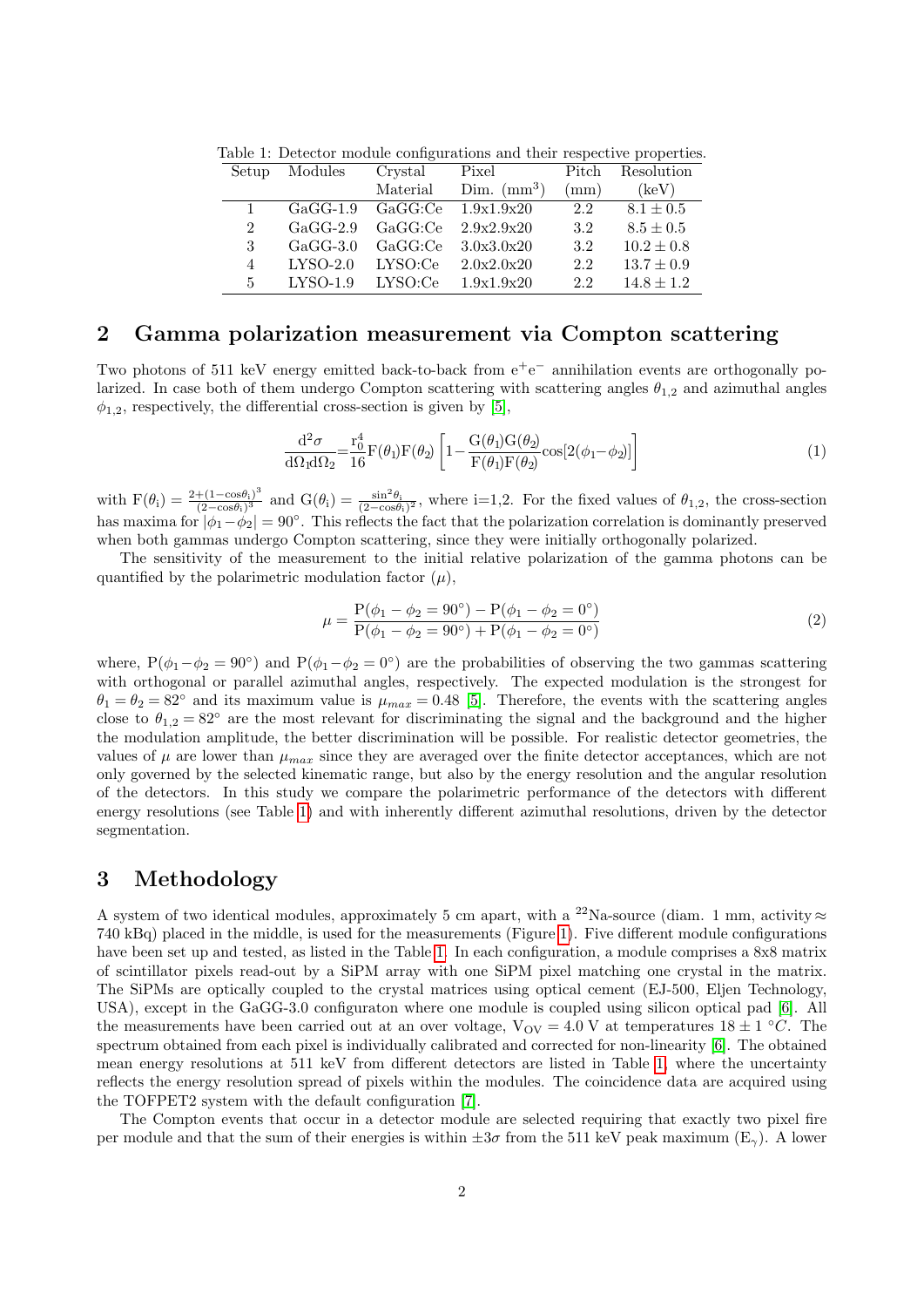

<span id="page-2-0"></span>Figure 1: Schematic diagram of experimental setup example for GaGG-3.0 configuration



<span id="page-2-1"></span>Figure 2: Selected Compton events (color region).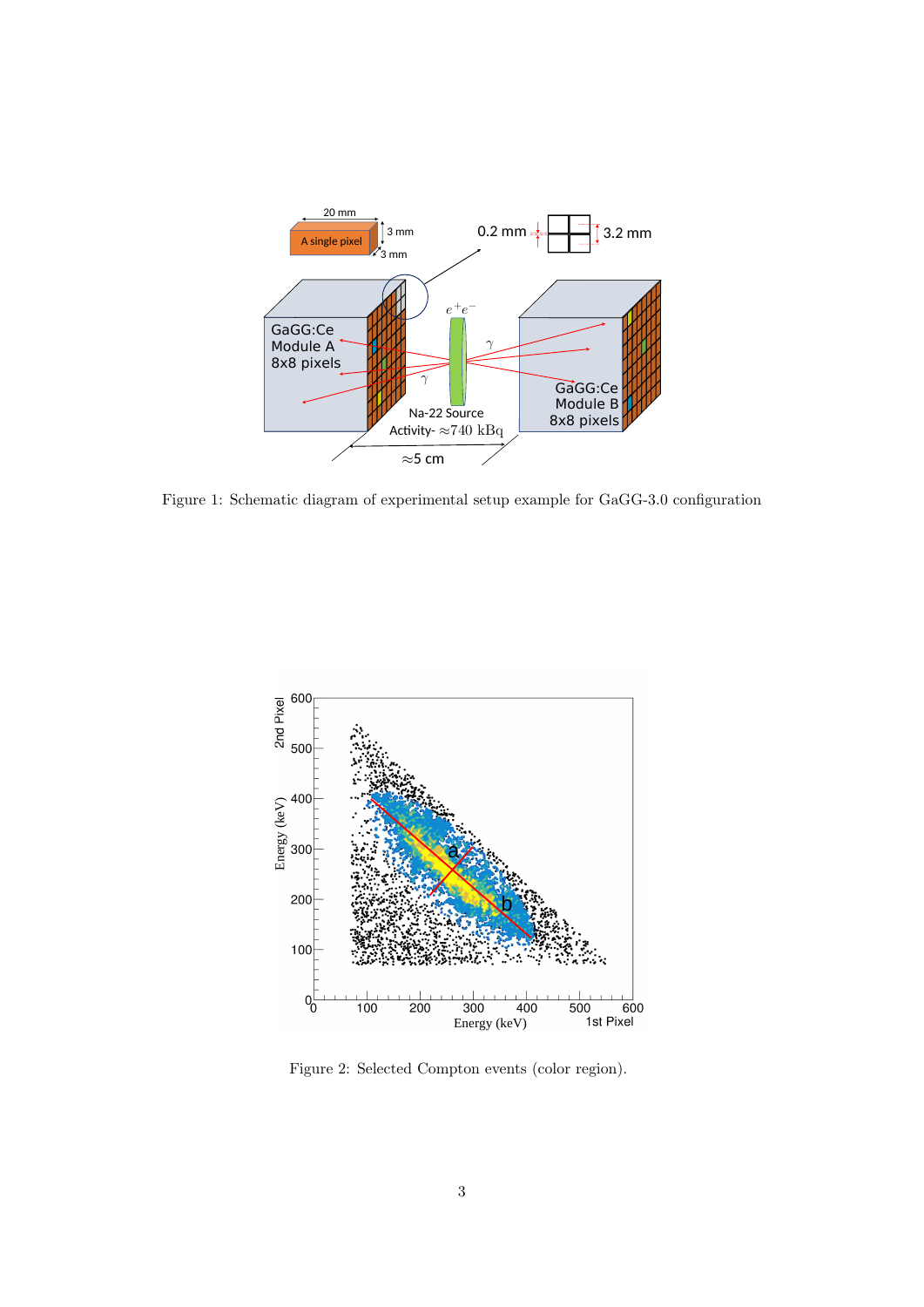Table 2: Modulation factors  $\mu$  and mean azimuthal resolutions  $\langle \Delta \phi \rangle$  (FWHM) at three different ranges of  $\theta_{1,2}$ . Condition of inter-pixel distance  $d_{1,2} > 4.5$  mm is applied. The uncertainties shown in  $\mu$  are statistical. The systematic uncertainties are discussed in the text.

<span id="page-3-0"></span>

|               |            |                               |                                                               | $80^{\circ} < \theta_{1.2} < 84^{\circ}$ $77^{\circ} < \theta_{1.2} < 87^{\circ}$ $72^{\circ} < \theta_{1.2} < 90^{\circ}$ |                                                                                                       |                               |                                |
|---------------|------------|-------------------------------|---------------------------------------------------------------|----------------------------------------------------------------------------------------------------------------------------|-------------------------------------------------------------------------------------------------------|-------------------------------|--------------------------------|
| Setup         | Modules    | $\langle \Delta \phi \rangle$ | $\mu$                                                         | $\langle \Delta \phi \rangle$                                                                                              | $\mu$                                                                                                 | $\langle \Delta \phi \rangle$ | $\mu$                          |
|               |            |                               |                                                               |                                                                                                                            | GaGG-1.9 $15.3^{\circ}$ $0.34 \pm 0.02$ $15.3^{\circ}$ $0.34 \pm 0.01$ $15.3^{\circ}$ $0.30 \pm 0.01$ |                               |                                |
| $2^{\circ}$   | $GaGG-2.9$ |                               | $18.3^{\circ}$ $0.29 \pm 0.02$                                |                                                                                                                            | $18.2^{\circ}$ $0.29 \pm 0.01$ $18.2^{\circ}$ $0.26 \pm 0.01$                                         |                               |                                |
| $\mathcal{R}$ | $GaGG-3.0$ |                               | $18.9^{\circ}$ $0.30 \pm 0.03$                                |                                                                                                                            | $18.9^{\circ}$ $0.30 \pm 0.01$ $19.0^{\circ}$ $0.29 \pm 0.01$                                         |                               |                                |
| 4             | $LYSO-2.0$ |                               | $16.9^{\circ}$ $0.34 \pm 0.02$                                |                                                                                                                            | $16.9^{\circ}$ $0.33 \pm 0.01$ $16.7^{\circ}$                                                         |                               | $0.31 \pm 0.01$                |
| $5 -$         | LYSO-1.9   |                               | $15.8^{\circ}$ $0.33 \pm 0.01$ $15.8^{\circ}$ $0.32 \pm 0.01$ |                                                                                                                            |                                                                                                       |                               | $15.8^{\circ}$ $0.31 \pm 0.01$ |

bound of 100 keV is applied to all pixel energies to avoid possible noise contributions. Additional criteria corresponding to Compton scattering kinematics are used to select a clean sample of Compton events in each module, as depicted in Figure [2,](#page-2-1) with the following condition,

$$
\left(\frac{E_{px_1} + E_{px_2} - E_{\gamma}}{a}\right)^2 + \left(\frac{E_{px_1} - E_{px_2}}{b}\right)^2 < 1
$$

where,  $E_{px_1}$ ,  $E_{px_2}$  are the energies of the two fired pixels and a and b are the minor and major axis for the cut. The selected value of a corresponds to  $3\sigma$  of the 511 peak width in the module. The value of b corresponds to the selected Compton energy range after applying the lower energy bound. The Compton scattering angle  $(\theta)$  and the azimuthal angle  $(\phi)$  in each module are deduced as:

$$
\theta = \text{acos}\left(\frac{m_e c^2}{E_{px_1} + E_{px_2}} - \frac{m_e c^2}{E_{px_2}} - 1\right); \phi = \text{atan}\left(\frac{\Delta y}{\Delta x}\right)
$$
\n(3)

where we assume that the first interaction happens in the pixel with the lower energy corresponding to the recoil electron  $(E_{px_1} = E_{e'}, E_{px_2} = E_{\gamma'})$ , since the cross-section and the detector configuration favor forward scattering [\[8\]](#page-6-7). The  $\phi$  angle is reconstructed from  $\Delta x$  and  $\Delta y$ , the distances of the fired pixel centres in the x-y plane (perpendicular to the longer crystal axis). The uncertainty in determination of scattering angle,  $\theta$ , depends on the energy resolution of the pixels and following the principles of error propagation we obtain the resolution of the scattering angle  $(\Delta \theta)$  within 15.3<sup>°</sup> − 29.6<sup>°</sup> (FWHM) for the setups 1-5, respectively. These uncertainties remain almost constant over the range of the reconstructed scattering angle  $50° < \theta < 90°$  [\[9\]](#page-6-8). The azimuthal uncertainty for each Compton event is calculated as  $\sigma_{\phi} = a/(d\sqrt{6})$ , where a is the crosssectional side of the pixel and d is the distance  $d = \sqrt{\Delta x^2 + \Delta y^2}$  of the fired pixel centres. The mean azimuthal resolution,  $\langle \Delta \phi \rangle$ , is obtained as the average resolution  $(2.35 \sigma_{\phi})$  of all selected events [\[9\]](#page-6-8).

To quantify the azimuthal modulation, we select events in which both quanta undergo Compton scattering and reconstruct the distribution of the azimuthal angle differences,  $N(\phi_1 - \phi_2)$ . This distribution is then corrected for acceptance, as described in [\[4\]](#page-6-3). The modulation factor,  $\mu$ , is determined by fitting the acceptance-corrected distribution,  $N_{cor}(\phi_1 - \phi_2)$ , with:

$$
N_{\text{cor}}(\phi_1 - \phi_2) = M[1 - \mu \cos(2(\phi_1 - \phi_2))]
$$
\n(4)

#### 4 Results and discussion

We compare modulation factors obtained with the five detector setups. Three nominal angular ranges  $(\pm 2^{\circ}, \pm 5^{\circ}, \pm 10^{\circ})$  are selected around the scattering angle  $\theta_{1,2} = 82^{\circ}$ , where the maximum correlation of azimuthal angles  $\phi_1$  and  $\phi_2$  is expected. In addition, we compare the modulation dependence on the angular resolution,  $\Delta\theta$  and the mean azimuthal resolution  $\langle \Delta\phi \rangle$ .

Examples of the determined  $N_{cor}(\phi_1 - \phi_2)$  distributions for GaGG-1.9 and LYSO-1.9 configurations are shown in Figure [3.](#page-4-0) The results show the modulation of the  $N(\phi_1 - \phi_2)$  distribution, with maxima at  $\pm 90^{\circ}$ , as expected due to initial orthogonality of polarizations of the annihilation quanta. The subset of the results obtained by selecting events with  $d_{1,2} > 4.5$  mm for all configurations are shown in Table [2.](#page-3-0) These results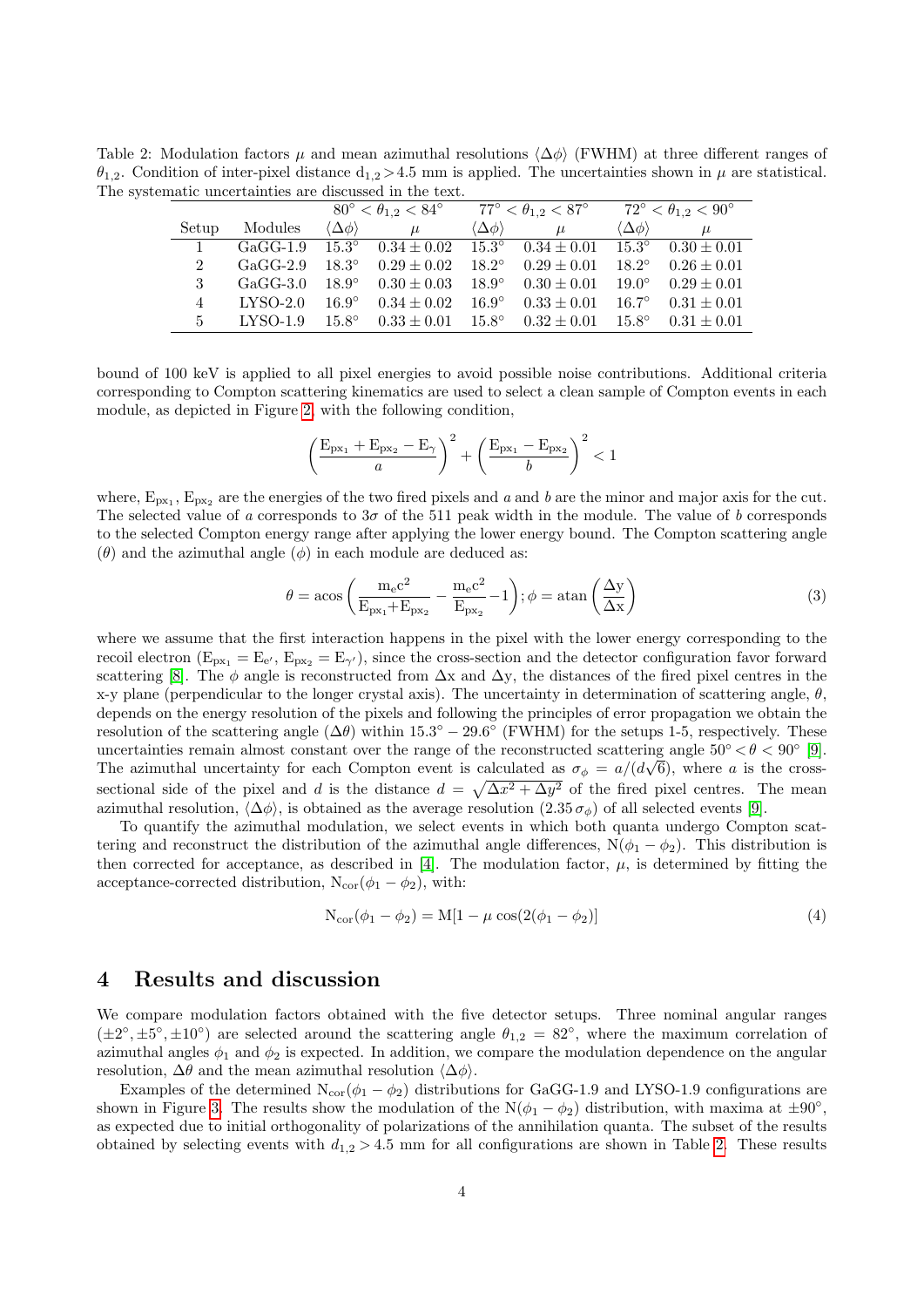

<span id="page-4-0"></span>Figure 3: Observed azimuthal angle difference distributions for GaGG-1.9 and LYSO-1.9 detector configurations for  $72^{\circ} < \theta_{1,2} < 90^{\circ}$  angles and inter-pixel distance  $d_{1,2} > 4.5$  mm.

generally show that the strength of the modulation increases for scattering ranges closer to the  $\theta_{1,2} = 82^\circ$ . This is expected, since the smaller  $\theta$  window will allow the cross section (Eqn. 1.) to contribute in a narrow range closer to its maximum. In addition, it is clear that higher modulations are reachable with more finely segmented crystals (GaGG-1.9, LYSO-1.9, LYSO-2.0) which can achieve lower  $\langle \Delta \phi \rangle$  compared to the larger crystal configurations (GaGG-2.9, GaGG-3.0).

The values of  $\mu$  listed in Table [2](#page-3-0) are additionally subject to systematic uncertainties since the effective width of the  $\theta$  window is larger than nominal due to the uncertainty  $\sigma_{\theta}$ . Since the maximum modulation is expected at  $\theta_{1,2} = 82^{\circ}$ , the systematic uncertainties quantify by how much the measured value underestimates the average  $\mu$  in the nominal theta window. For 80°  $\lt \theta_{1,2} \lt 84^\circ$ , they range from 2.7% to 7.7%, for the setups 1-5, respectively. For  $77° < \theta_{1,2} < 87°$ , they range from 3.9% to 10.5% and for  $72° < \theta_{1,2} < 90°$ , they range from 5.8% to 14.3%, for the setups 1-5, respectively. The example in Figure [4](#page-5-0) shows that the energy resolution and consequently  $\Delta\theta$  resolution do not critically influence the amplitude of the  $\mu$ , at least for the applied selection criteria, they rather limit the precision by which it can be determined. The three configurations with comparable segmentation (GaGG-1.9, LYSO-1.9, LYSO-2.0) demonstrate similar polarimetric performance, in-spite of the significant differences between the energy resolution of GaGG and LYSO crystals.

For a better understanding of the dependence of modulation factors on the azimuthal resolution,  $\mu$  is plotted against  $\langle \Delta \phi \rangle$  in Figure [5](#page-6-9) for  $d_{min}$  ranging from 3 mm to 36 mm, resulting in the mean values of  $\langle \Delta \phi \rangle$ from 12° to 27° (FWHM). An increasing trend in the modulation amplitude with better azimuthal resolutions is observed. The results strongly suggest that the dominant factor driving the polarimetric performance is the azimuthal resolution,  $\langle \Delta \phi \rangle$  resulting from the detector segmentation rather than the scattering angle resolution  $\Delta\theta$  resulting from the energy resolution of the crystal.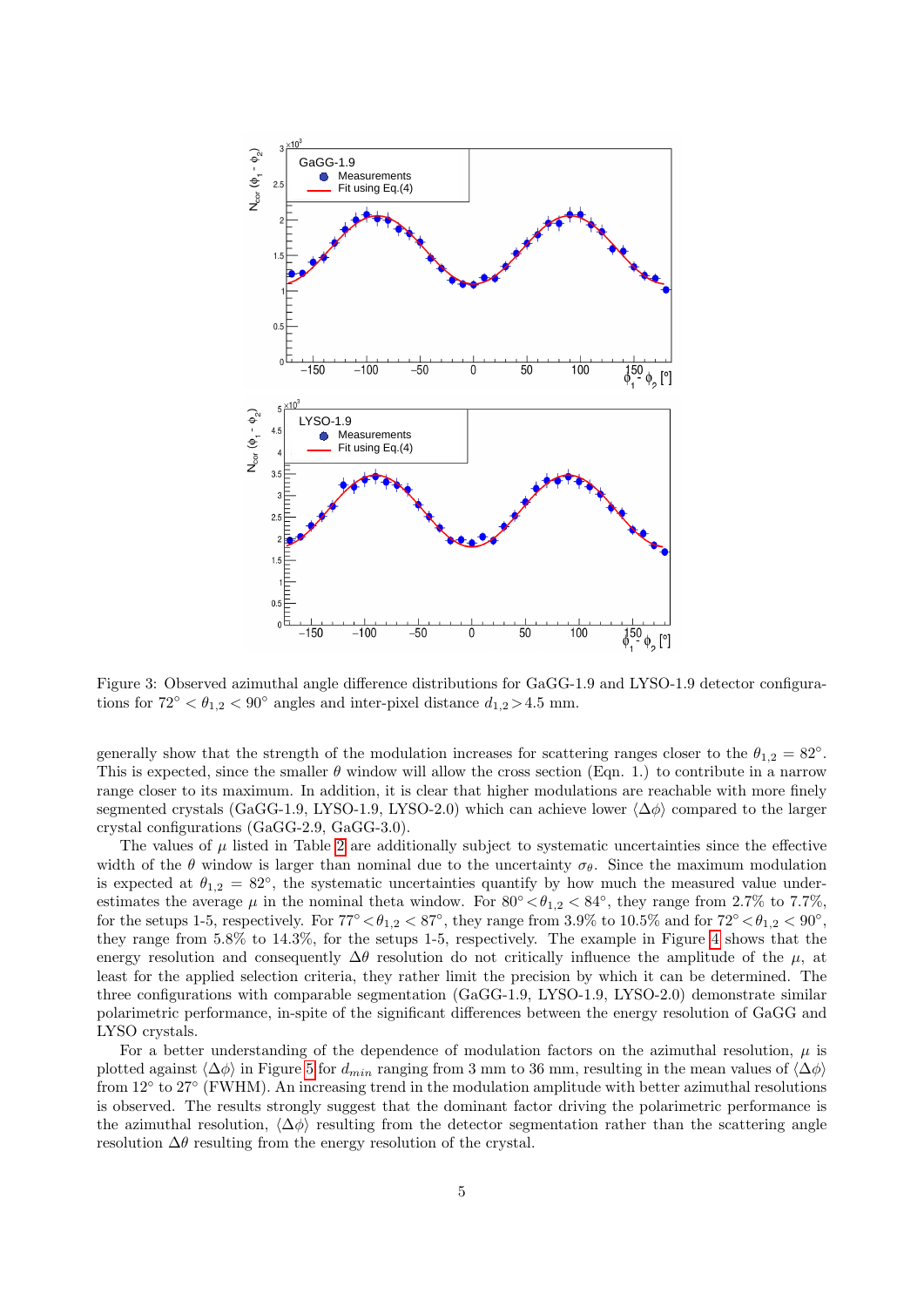

<span id="page-5-0"></span>Figure 4: Modulation amplitude vs.  $\Delta\theta$  at scattering angles  $77^{\circ} < \theta_{1,2} < 87^{\circ}$  and  $\langle \Delta\phi \rangle \approx 16 \pm 1^{\circ}$  for all configurations. Systematic uncertainties are shown as blue frames.

# 5 Conclusions

Angular correlations of annihilation quanta are successfully measured with single-layer segmented scintillation detectors. Polarimetric performance of five different detector configuration has been tested with crystals of either GaGG:Ce or LYSO:Ce and pixels sides ranging from  $1.9 - 3.0$  mm. All configurations can successfully reconstruct Compton events and measure the azimuthal modulation. The largest modulation amplitude is observed with more finely segmented crystals, with both materials, GaGG and LYSO performing comparatively in the selected regime. It is confirmed that the modulation amplitude depends on the mean azimuthal resolution resulting from detector segmentation, while no definite dependence on the energy resolutions of the selected crystals is observed. The present work confirms the feasibility of using the single-layer detectors to measure the azimuthal correlations of annihilation quanta. This concept may be utilized to improve the sensitivity of next-generation clinical PET systems without a significant increase in hardware complexity or cost.

#### 6 Acknowledgements

This work was supported by the "Research Cooperability" Program of the Croatian Science Foundation, funded by the European Union from the European Social Fund under the Operational Programme Efficient Human Resources 2014–2020, grant number PZS-2019-02-5829.